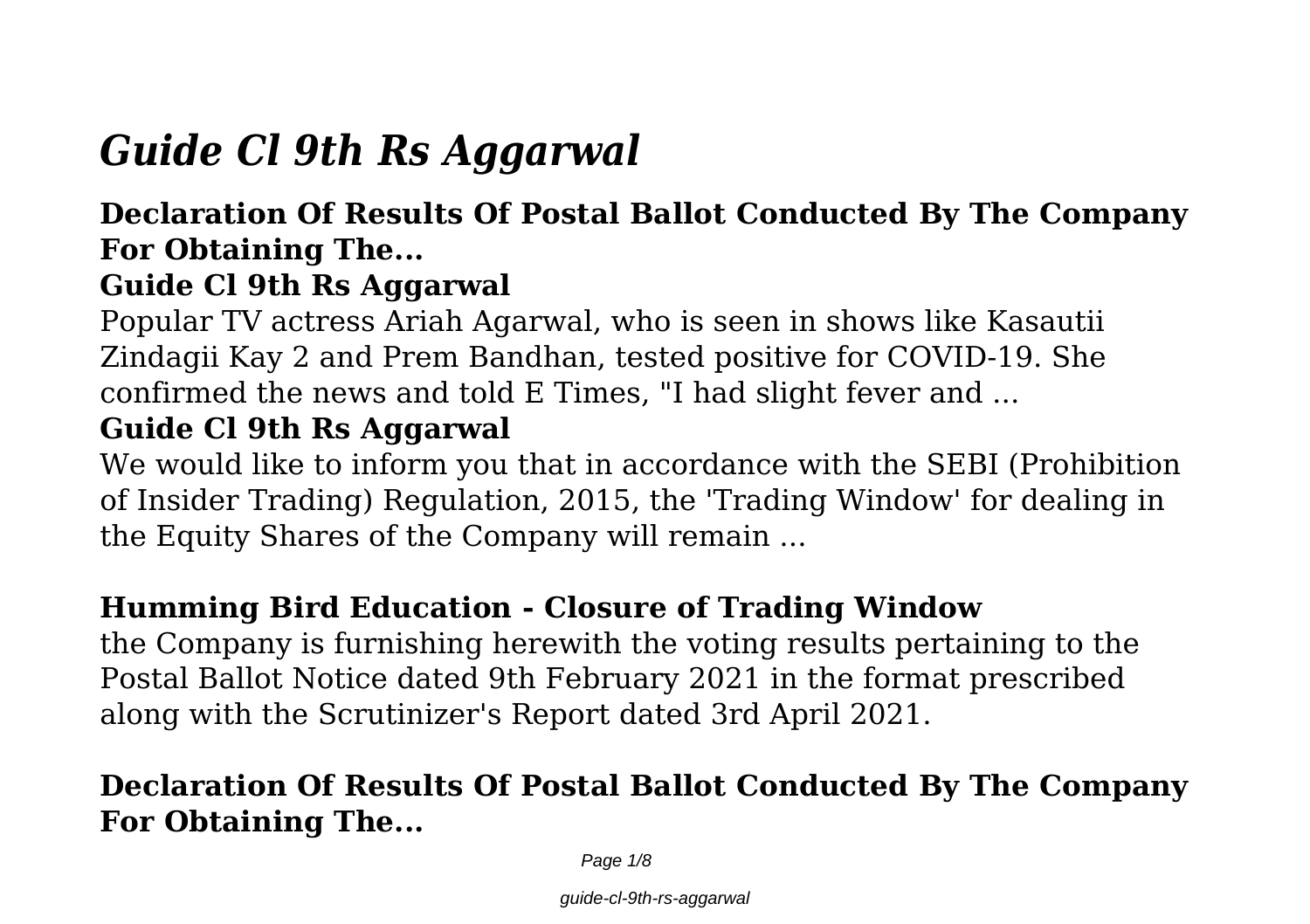Popular TV actress Ariah Agarwal, who is seen in shows like Kasautii Zindagii Kay 2 and Prem Bandhan, tested positive for COVID-19. She confirmed the news and told E Times, "I had slight fever and ...

#### **Kasautii Zindagii Kay 2 actress Ariah Agarwal tests positive for COVID-19**

Herbst RS, Morgensztern D, Boshoff C ... J Clin Oncol. 2017;35:157–65. Aggarwal C, Redman MW, Lara PN Jr, Borghaei H, Hoffman P, Bradley JD, et al. SWOG S1400D (NCT02965378), a phase II study ...

### **Recent advances in preclinical models for lung squamous cell carcinoma**

You may check out the following article for more details: Mercedes-Benz's Newest Entry-Level Sedan Arrives In India At Rs 39.90 Lakh.

### **Q. Which airbag is available - A-Class Sedan?**

Charlie and his new friend are all set to join you this Ape-ril. #HelloCharlieOnPrime releasing on April 9th (sic)." Speaking about working on this entertainer, director Pankaj Saraswat said ...

Page 2/8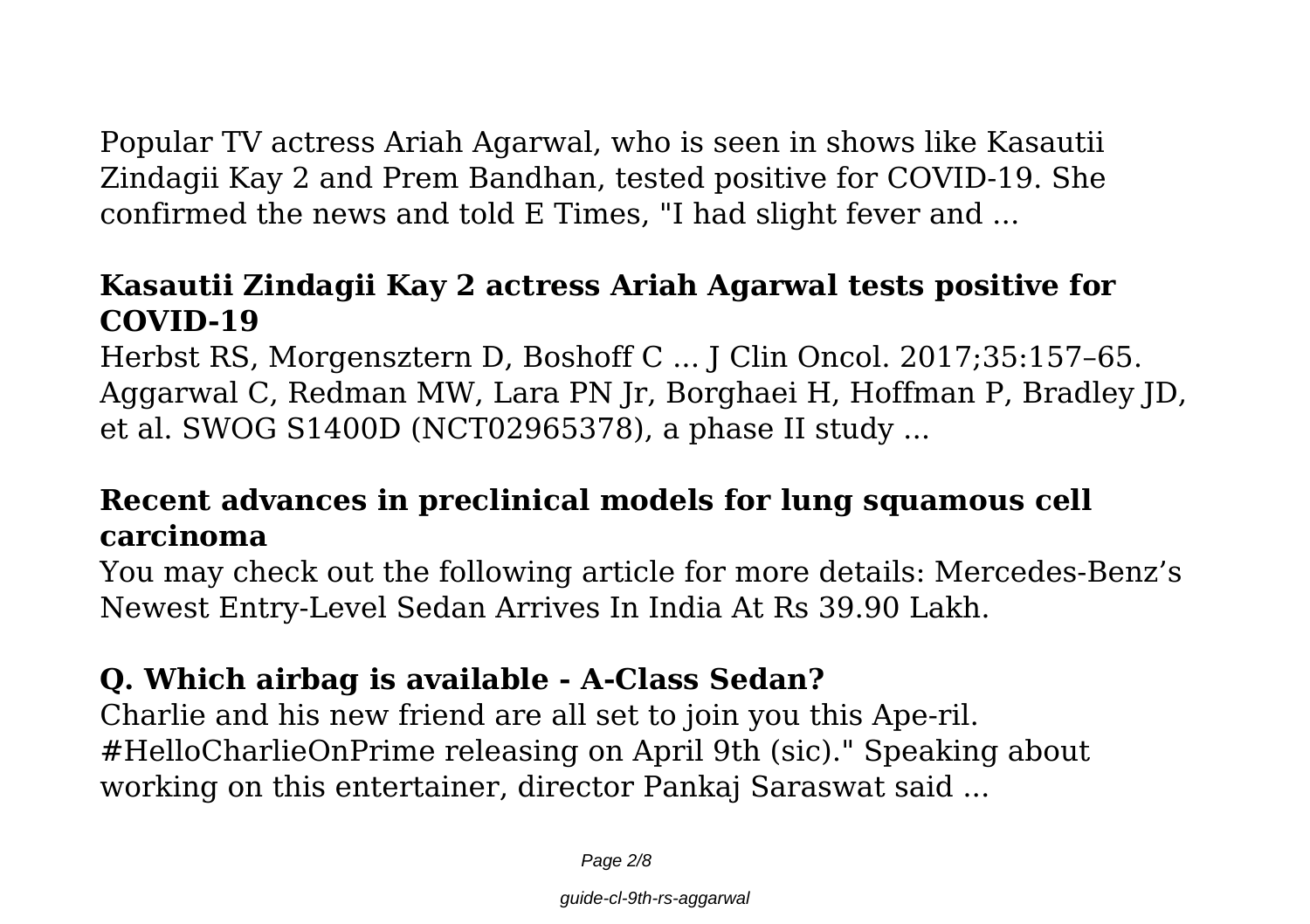### **Hello Charlie teaser out: With a gorilla twist, Aadar Jain-Jackie Shroff starrer appears both quirky and goofy**

Unihertz Jelly smartphone was launched in April 2017. The phone comes with a 2.45-inch touchscreen display with a resolution of 240x432 pixels at a pixel density of 201 pixels per inch (ppi).

#### **Unihertz Jelly**

#ChehreTrailer out tomorrow... Set your reminders to #FaceTheGame: Link in bio! Watch #Chehre in cinemas on 9th April." The picture has taken the internet by storm as the netizens are super ...

### **Chehre: Amitabh Bachchan, Emraan Hashmi in new pic leave fans curious ahead of trailer launch**

With AUM of over Rs 18,000 crores built in 10 years, Axis Long Term Equity Fund has been a runaway success. Kavitha Krishnan, Senior Research Analyst, Morningstar Investment Advisers India, talks ...

#### **Nilesh Shah shares his team's success mantra**

The Samsung Galaxy tab A7 Lite has leaked out, giving us a glimpse of what Samsung has in store for ... ...

Page 3/8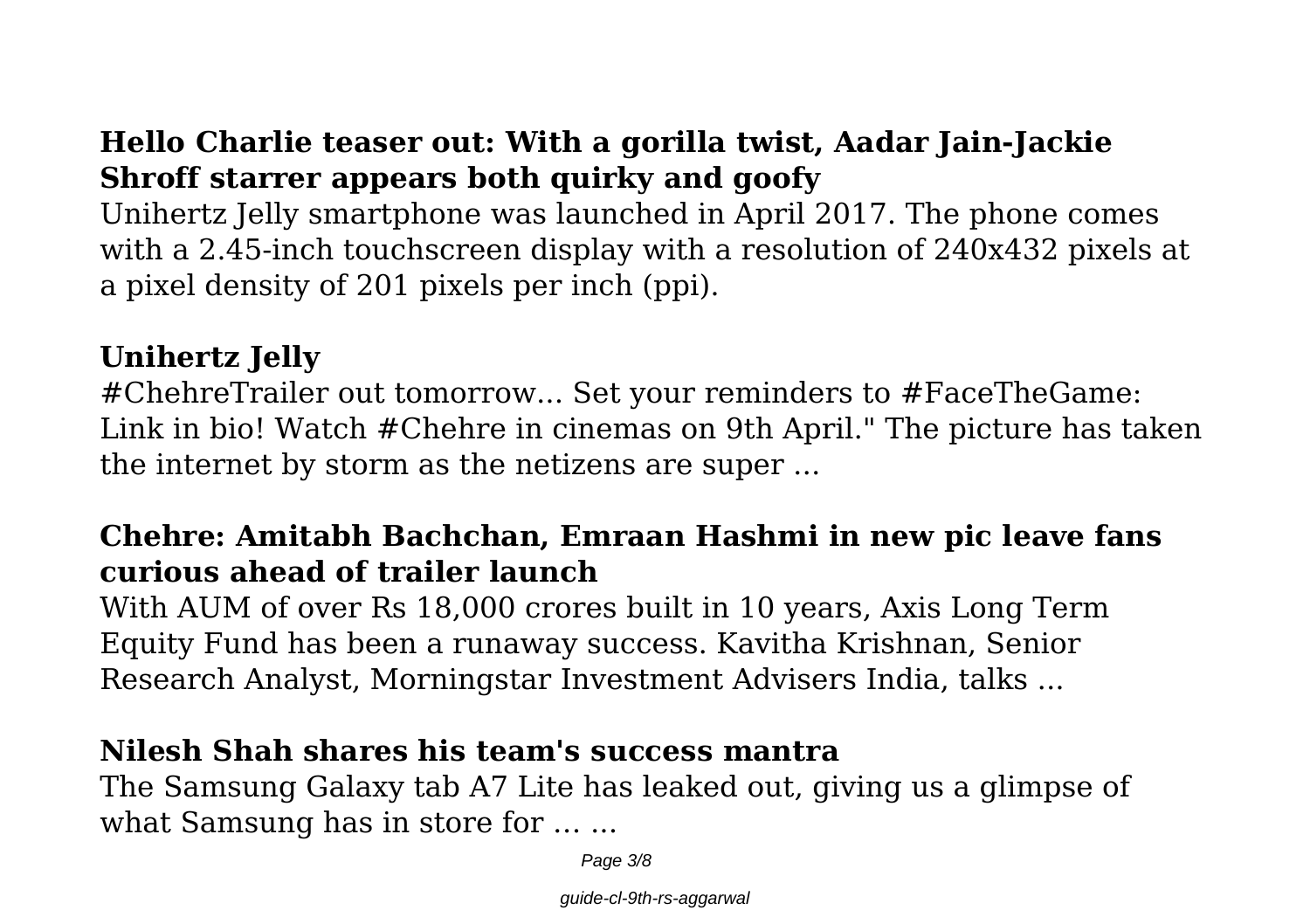```
The Samsung Galaxy tab A7 Lite has leaked out, giving us a
glimpse of what Samsung has in store for … ...
Unihertz Jelly
Herbst RS, Morgensztern D, Boshoff C ... J Clin Oncol.
2017;35:157–65. Aggarwal C, Redman MW, Lara PN Jr, Borghaei H,
Hoffman P, Bradley JD, et al. SWOG S1400D (NCT02965378), a phase
II study ...
```
**Hello Charlie teaser out: With a gorilla twist, Aadar Jain-Jackie Shroff starrer appears both quirky and goofy Q. Which airbag is available - A-Class Sedan? Nilesh Shah shares his team's success mantra**

**Chehre: Amitabh Bachchan, Emraan Hashmi in new pic leave fans curious ahead of trailer launch**

the Company is furnishing herewith the voting results pertaining to the Postal Ballot Notice dated 9th February 2021 in the format prescribed along with the Scrutinizer's Report dated 3rd April 2021.

With AUM of over Rs 18,000 crores built in 10 years, Axis Long Term Equity Fund has been a<br>Page 4/8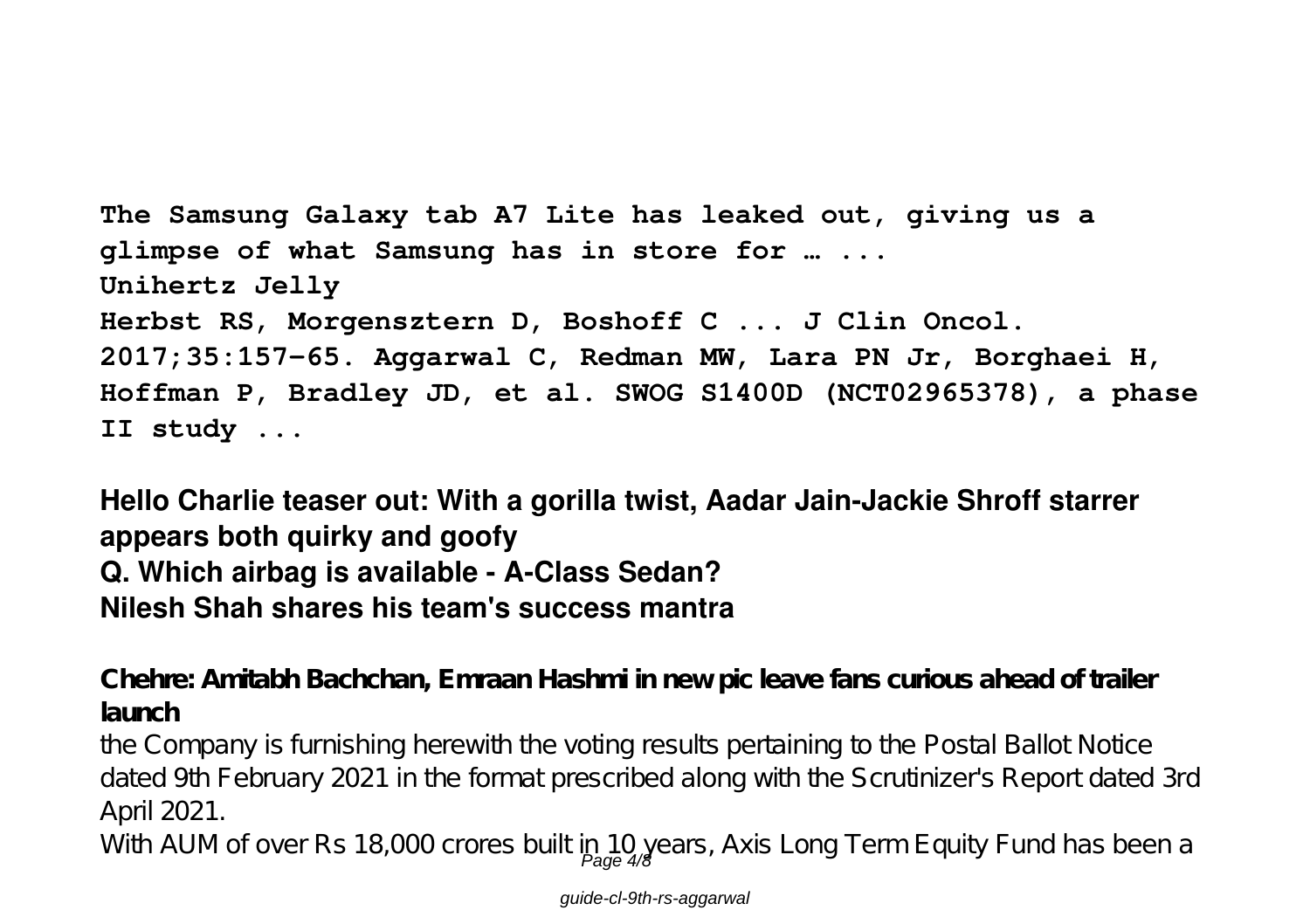runaway success. Kavitha Krishnan, Senior Research Analyst, Morningstar Investment Advisers India, talks ...

*#ChehreTrailer out tomorrow... Set your reminders to #FaceTheGame: Link in bio! Watch #Chehre in cinemas on 9th April." The picture has taken the internet by storm as the netizens are super ... You may check out the following article for more details: Mercedes-Benz's Newest Entry-Level Sedan Arrives In India At Rs 39.90 Lakh. Kasautii Zindagii Kay 2 actress Ariah Agarwal tests positive for COVID-19*

**Recent advances in preclinical models for lung squamous cell carcinoma**

We would like to inform you that in accordance with the SEBI (Prohibition of Insider Trading) Regulation, 2015, the 'Trading Window' for dealing in the Equity Shares of the Company will remain ...

**Guide Cl 9th Rs Aggarwal**

We would like to inform you that in accordance with the SEBI (Prohibition of Insider Trading) Regulation, 2015, the 'Trading Window' for dealing in the Equity Shares of the Company will remain ...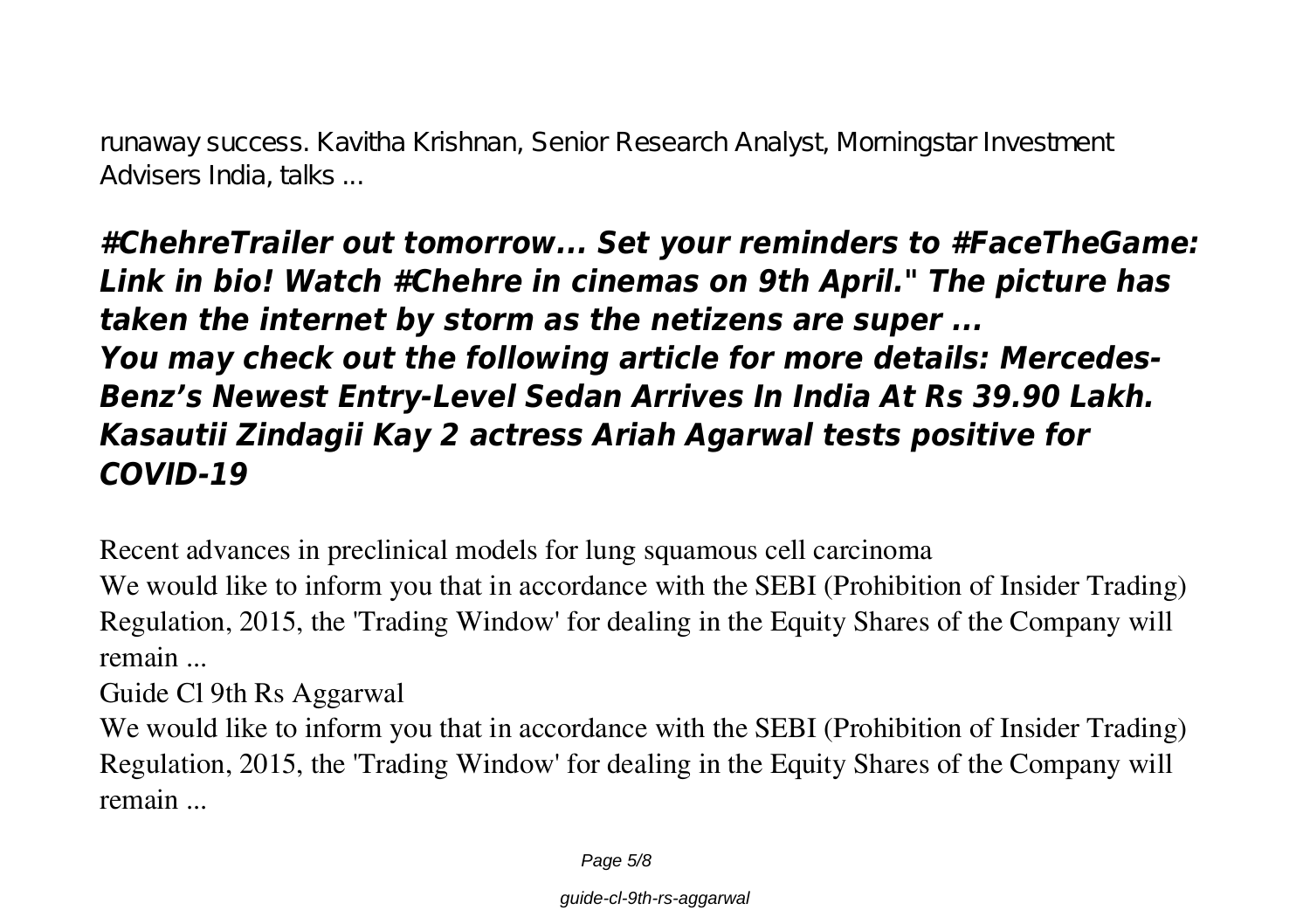#### **Humming Bird Education - Closure of Trading Window**

the Company is furnishing herewith the voting results pertaining to the Postal Ballot Notice dated 9th February 2021 in the format prescribed along with the Scrutinizer's Report dated 3rd April 2021.

**Declaration Of Results Of Postal Ballot Conducted By The Company For Obtaining The...** Popular TV actress Ariah Agarwal, who is seen in shows like Kasautii Zindagii Kay 2 and Prem Bandhan, tested positive for COVID-19. She confirmed the news and told E Times, "I had slight fever and ...

**Kasautii Zindagii Kay 2 actress Ariah Agarwal tests positive for COVID-19** Herbst RS, Morgensztern D, Boshoff C ... J Clin Oncol. 2017;35:157065. Aggarwal C, Redman MW, Lara PN Jr, Borghaei H, Hoffman P, Bradley JD, et al. SWOG S1400D (NCT02965378), a phase II study ...

**Recent advances in preclinical models for lung squamous cell carcinoma** You may check out the following article for more details: Mercedes-Benzlls Newest Entry-Level Sedan Arrives In India At Rs 39.90 Lakh.

**Q. Which airbag is available - A-Class Sedan?**

Page 6/8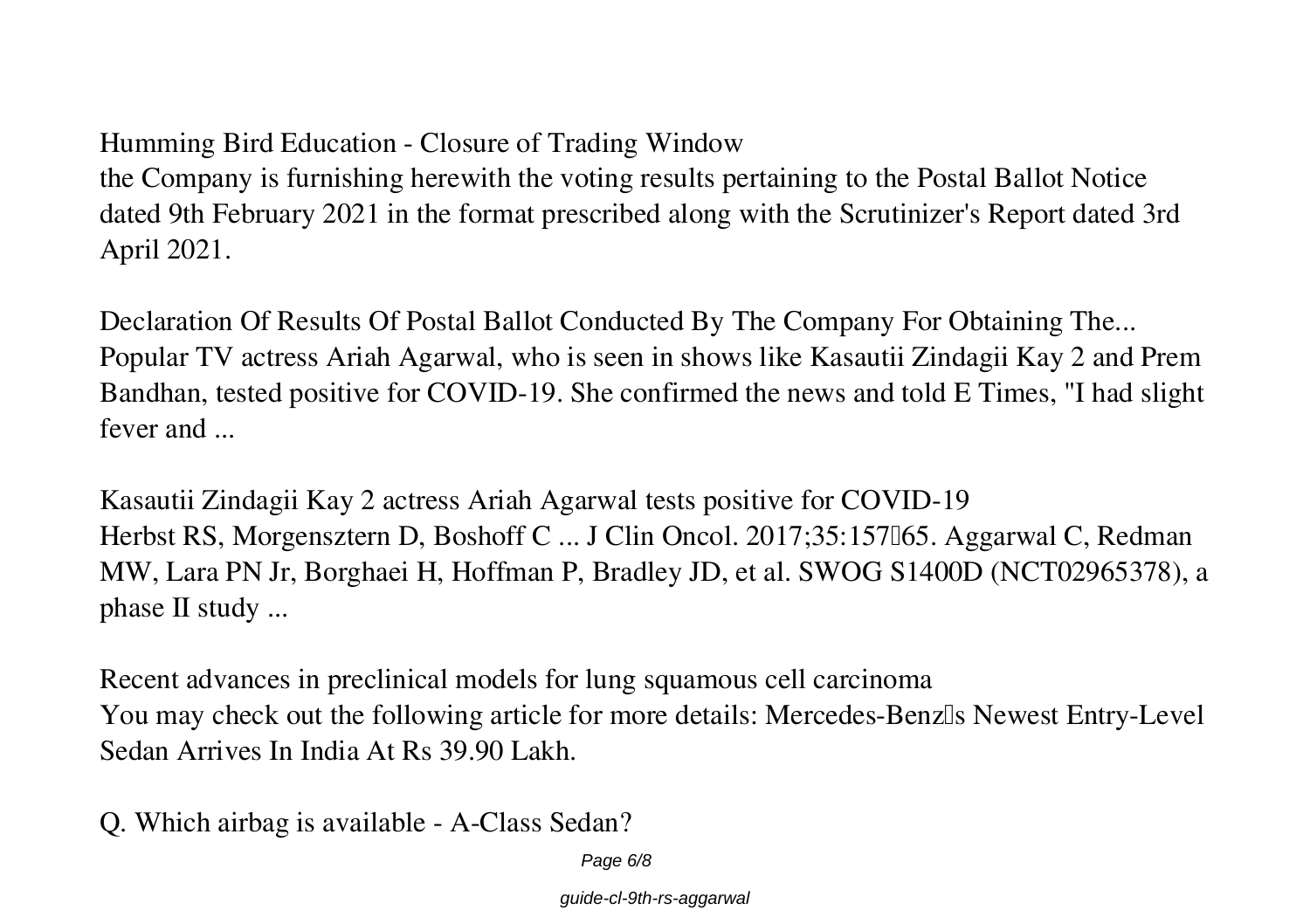Charlie and his new friend are all set to join you this Ape-ril. #HelloCharlieOnPrime releasing on April 9th (sic)." Speaking about working on this entertainer, director Pankaj Saraswat said ...

**Hello Charlie teaser out: With a gorilla twist, Aadar Jain-Jackie Shroff starrer appears both quirky and goofy**

Unihertz Jelly smartphone was launched in April 2017. The phone comes with a 2.45-inch touchscreen display with a resolution of 240x432 pixels at a pixel density of 201 pixels per inch (ppi).

**Unihertz Jelly**

#ChehreTrailer out tomorrow... Set your reminders to #FaceTheGame: Link in bio! Watch #Chehre in cinemas on 9th April." The picture has taken the internet by storm as the netizens are super ...

**Chehre: Amitabh Bachchan, Emraan Hashmi in new pic leave fans curious ahead of trailer launch**

With AUM of over Rs 18,000 crores built in 10 years, Axis Long Term Equity Fund has been a runaway success. Kavitha Krishnan, Senior Research Analyst, Morningstar Investment Advisers India, talks ...